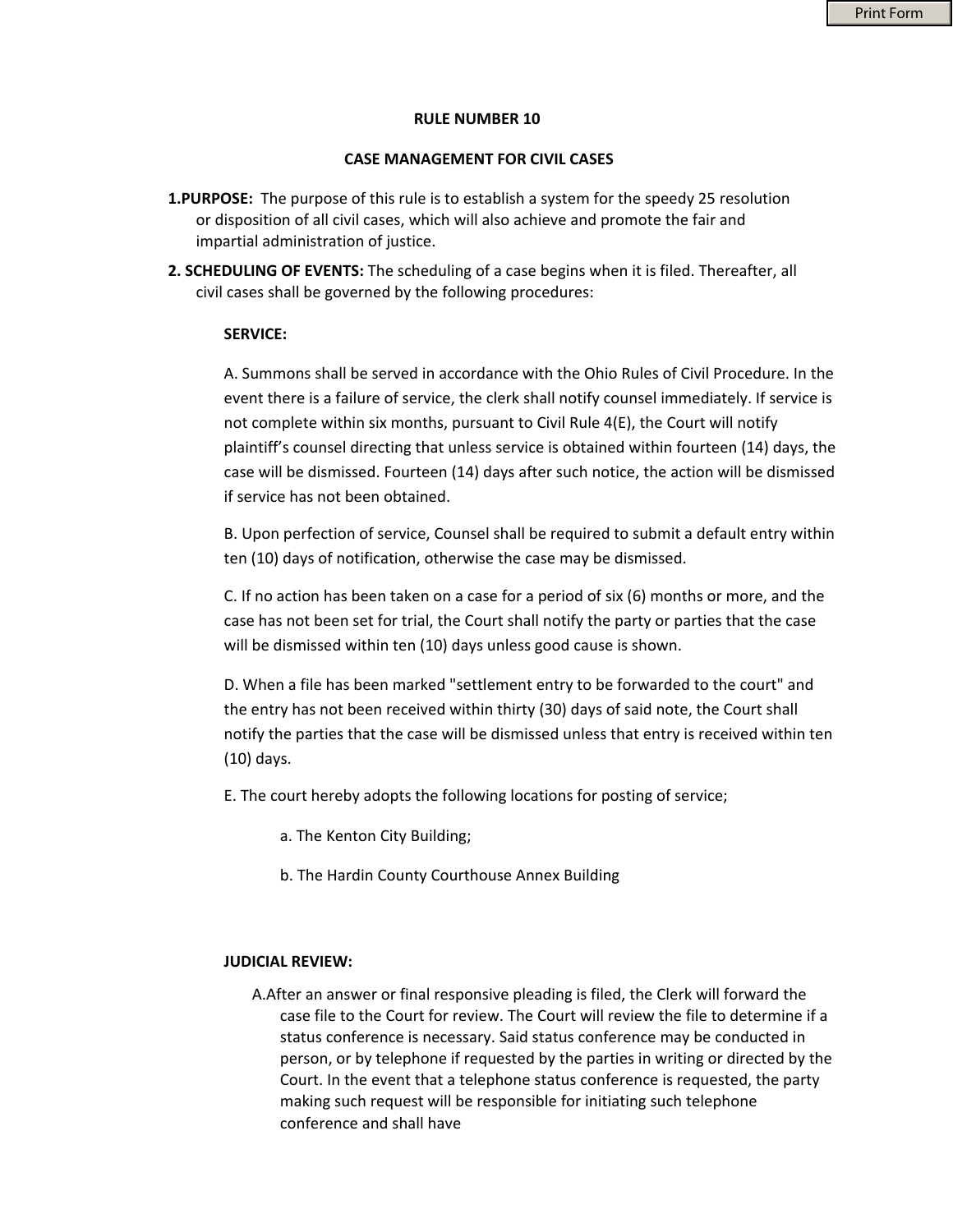all parties on the line prior to contacting the Court.

## **STATUS CONFERENCES AND FINAL PRETRIALS:**

1. For the purpose of this rule, status conference, shall mean a conference chiefly designed to set discovery deadlines, discuss disputed issues, and the possibility of settlement and to set a trial date.

2. For the purpose of this rule, a "final pretrial" means a court supervised conference chiefly designed to resolve any trial issues. The term "party" or "parties" used hereinafter shall mean the party or parties to the action, and their attorneys of record, if any.

3. Any attorney or party who fails to attend a scheduled status conference or final pretrial conference without just cause may be punished for a contempt of court, or otherwise sanctioned in accordance with Rule of Civil Procedure 37.

4. Notice of status conference or final pretrial shall be provided to all counsel of record or parties by mail, fax or by telephone from the assignment commissioner prior to said conference. Any application for continuance of said conference shall be addressed to the Court by motion.

5. Counsel attending a status conference or final pretrial conference must have their parties present, or have full settlement authority. Corporations shall be represented by an officer or employee having knowledge of the factual matters to be tried and who is authorized to act on behalf of said corporation.

6. Counsel attending a status conference shall be prepared to:

A. Freely discuss the theory or theories of their case, both factual and legal.

B. Discuss the necessity or desirability of amendments to any pleadings or the filing of additional pleadings.

C. Discuss simplification of the issues.

D. Make admissions as to the facts and genuineness of documents and other exhibits which are not in dispute.

E. Eliminate parties unnecessary to the case.

F. Give the names and addresses of witnesses whom they intend to call, and state the general nature of their testimony. The refusal or failure of any counsel to disclose a witness at least ten (10) days before trial shall render evidence by that witness inadminissible at trial. This shall not apply to rebuttal witnesses.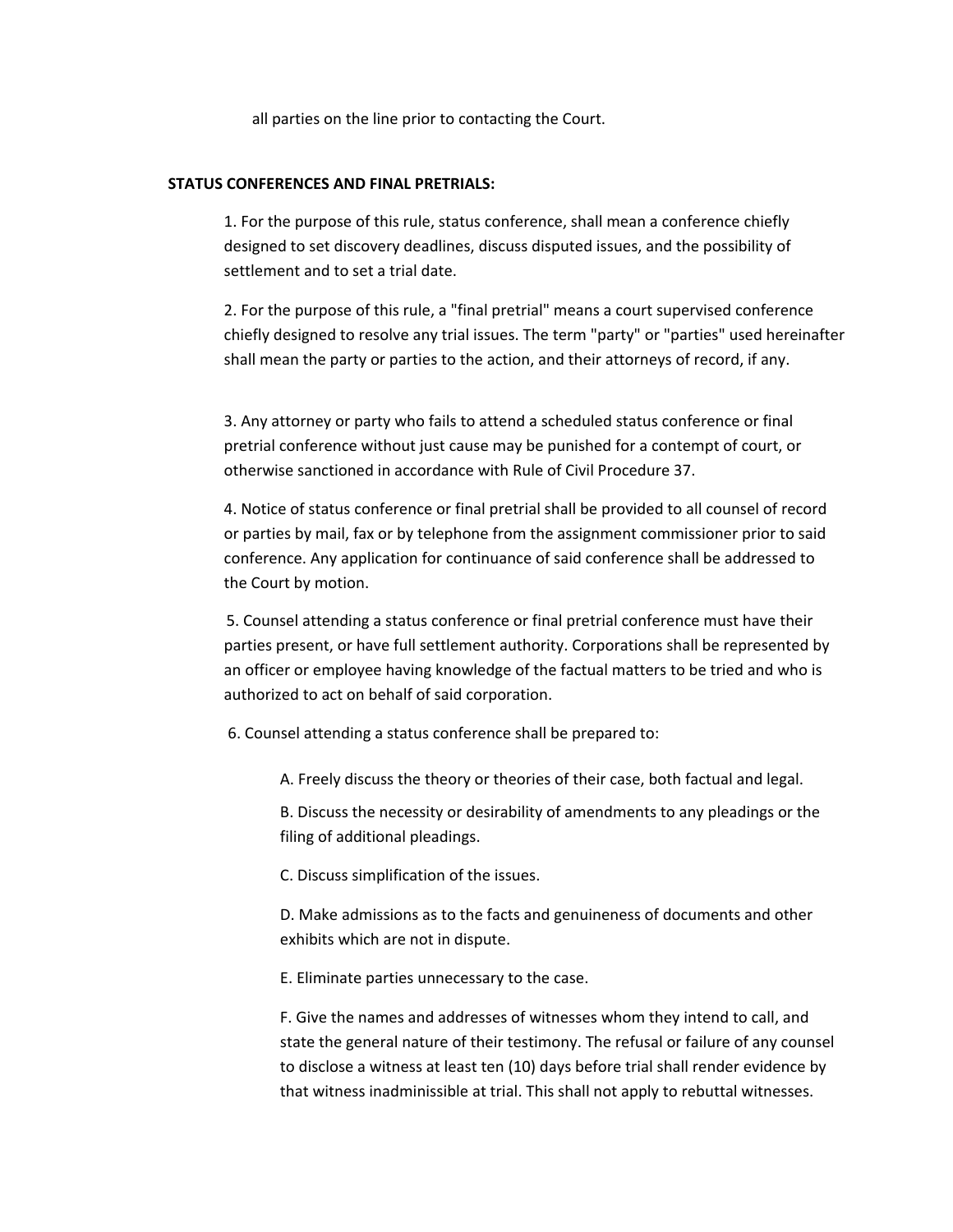G. Give the number and nature of exhibits they intend to introduce, and produce them for examination by the Court or parties.

H. Give the names, addresses and specialties of any anticipated expert witnesses; unless disclosure of such witnesses has been previously ordered.

I. Exchange reports of expert witnesses expected to be called by the parties.

J. Exchange medical reports and hospital records.

K. Discuss limitations on the number of expert witnesses.

L. Discuss the necessity of supplementing interrogatory answers or other previous discoverable matters.

M. Discuss procedures and time limitations for the completion of any further anticipated discovery.

N. Submit and consider authorities on unique or controversial issues, or guarantee their submission at least one week prior to trial.

O. Discuss any other matters that may expedite the trial or disposition of the case

P. File requests for admission, interrogatories and depositions, and all other discovery material.

Q. Schedule further hearings. Counsel shall have their calendars available at all hearings.

## **FINDINGS OF FACT AND CONCLUSIONS OF LAW**

When a request for Findings of Fact and Conclusions of Law is made pursuant to Rule 52 of the Civil Rules of Practice, the Court shall require any and all parties to submit their proposed Findings of Fact and Conclusions of Law. Such request shall be made pursuant to Rule 52 and within the time limitations noted thereon.

# **SUMMARY JUDGMENT**

Upon the filing of a motion for summary judgment, the Court will issue a notice fixing a hearing date. The opposing party, prior to the day of hearing may serve and file opposing affidavits. Oral arguments shall be considered waived unless any party requests oral arguments in writing, and the motion shall be considered submitted on the date scheduled for the hearing or any continuance of the hearing granted in writing by the Court. In any memorandum accompanying such motion, counsel shall refer to specific paragraphs, lines, and pages of any pleading, interrogatories, affidavits, depositions or other documentary evidence which counsel wishes the court to consider.